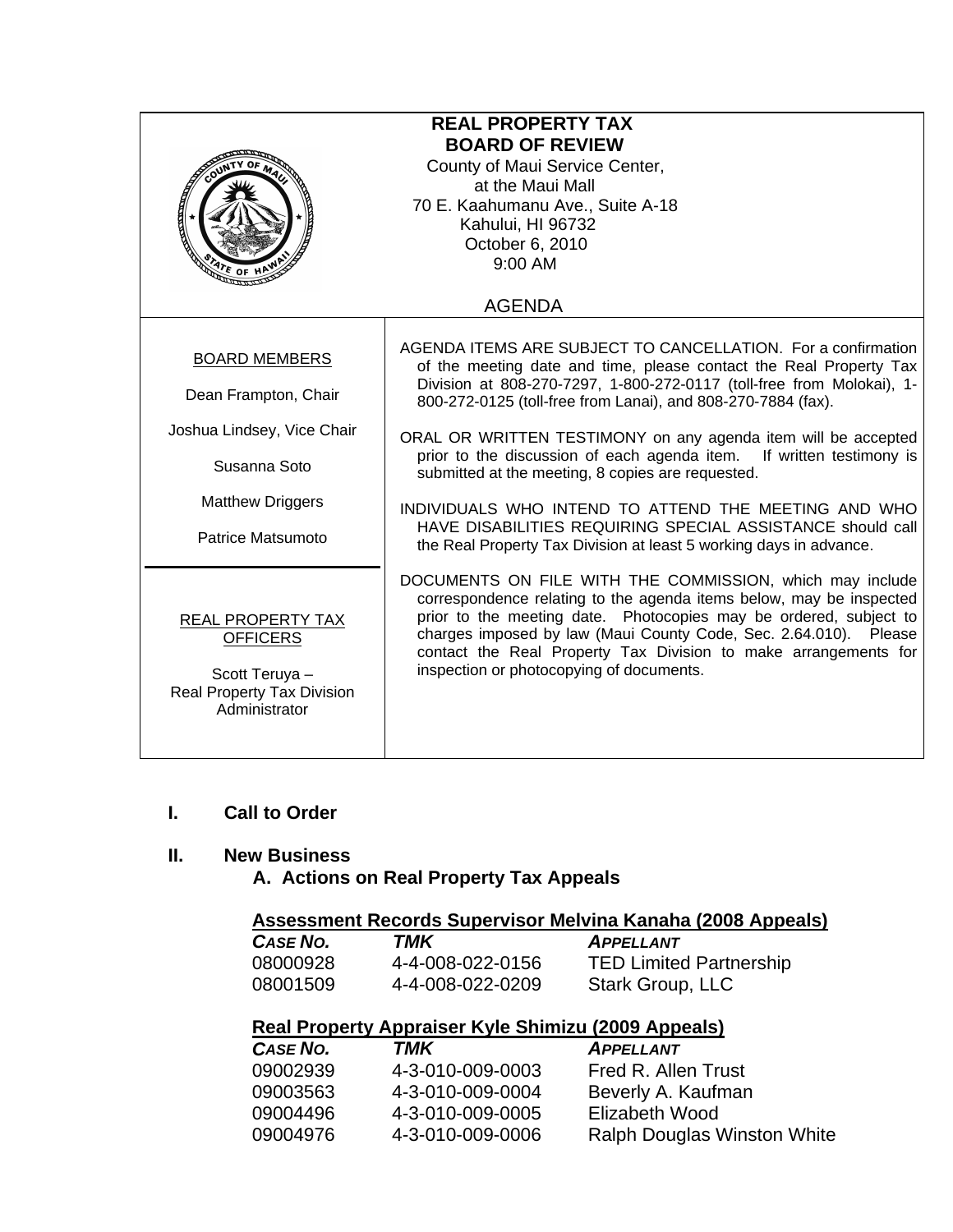## **Real Property Appraiser Kyle Shimizu (2009 Appeals cont'd)**

|                 | <u>kai Floperty Appraiser Kyle Jillinizu (2003 Appeals Cont uj</u> |                                     |
|-----------------|--------------------------------------------------------------------|-------------------------------------|
| <b>CASE NO.</b> | TMK                                                                | <b>APPELLANT</b>                    |
| 09003002        | 4-3-010-009-0007                                                   | D. Allan Roth                       |
| 09003522        | 4-3-010-009-0008                                                   | <b>Roger Fitz-Gerald Trust</b>      |
| 09004668        | 4-3-010-009-0009                                                   | <b>Riley/Jane Beckett</b>           |
| 09003219        | 4-3-010-009-0011                                                   | Clarence/Lona Furuya                |
| 09003020        | 4-3-010-009-0014                                                   | <b>Hula Properties, LLC</b>         |
| 09002935        | 4-3-010-009-0015                                                   | <b>Richard G. Miner Trust</b>       |
| 09003611        | 4-3-010-009-0016                                                   | Miller/Galllagher                   |
| 09002948        | 4-3-010-009-0017                                                   | Dreamin, LLC                        |
| 09003292        | 4-3-010-009-0018                                                   | Douglas Brenton                     |
| 09003233        | 4-3-010-009-0019                                                   | Douglas/Sharon Hanzlick             |
| 09003245        | 4-3-010-009-0020                                                   | <b>Walter McKinney Family Trust</b> |
| 09004556        | 4-3-010-009-0022                                                   | Shelley E. Cole                     |
| 09003810        | 4-3-010-009-0023                                                   | Joyce M. Louis                      |
| 09005067        | 4-3-010-009-0024                                                   | Ross Gunn, Jr.                      |
| 09003515        | 4-3-010-009-0033                                                   | Sue Ginsburg Kaufmann               |
| 09003167        | 4-3-010-009-0037                                                   | Refugio Gonzalez                    |
| 09003191        | 4-3-010-009-0038                                                   | Dennis/Deanna Smith                 |
| 09004164        | 4-3-010-009-0039                                                   | Walter G. Jennings                  |
| 09006063        | 4-3-010-009-0042                                                   | Hololani Condo B303, Inc.           |
| 09003378        | 4-3-010-009-0046                                                   | Leishman Family 1991 Trust          |
| 09002885        | 4-3-010-009-0049                                                   | <b>Theodore/Lore Exner</b>          |
| 09004183        | 4-3-010-009-0050                                                   | Lea Stockhammer Trust               |
| 09003618        | 4-3-010-009-0053                                                   | <b>Raymond/Adelvin Sievers</b>      |
| 09004938        | 4-3-010-009-0055                                                   | Daniel/Elizabeth Miller             |
| 09003046        | 4-3-010-009-0056                                                   | Michael/Gale Barbere                |
| 09003061        | 4-3-010-009-0060                                                   | Michael/Beverly Gleason             |
| 09005023        | 4-3-010-009-0061                                                   | <b>Fastabend Trust</b>              |
|                 | Real Property Appraiser Grant Nakama (2009 Appeals)                |                                     |
| <b>CASE NO.</b> | <b>TMK</b>                                                         | <b>APPELLANT</b>                    |
| 09004821        | 4-4-001-042-0001                                                   | Kathleen Annette Sharp              |
| 09002786        | 4-4-001-042-0002                                                   | <b>Survivor's Trust A</b>           |
| 09004949        | 4-4-001-042-0004                                                   | Sandra E. Schenkar                  |
| 09003488        | 4-4-001-042-0008                                                   | William/Sarah Devlin                |
| 09003596        | 5-4-001-042-0012                                                   | <b>AOAO Hale Kai</b>                |
| 09002898        | 4-4-001-042-0017                                                   | Arlene A. Platt                     |
| 09003282        | 4-4-001-042-0018                                                   | Roberta A. Donnelly                 |
| 09003766        | 4-4-001-042-0031                                                   | Celeste Radocchia                   |
| 09002883        | 4-4-001-042-0034                                                   | Steven A. Johnson                   |
| 09003249        | 4-4-001-042-0037                                                   | George Albert Lund                  |
| 09004603        | 4-4-001-050-0098                                                   | Melvin V. Ratto                     |
| 09002925        | 4-4-001-051-0003                                                   | Joan V. Sorenson                    |
| 09004173        | 4-4-001-051-0058                                                   | <b>Free Family Trust</b>            |
| 09003050        | 4-4-001-052-0024                                                   | Robert/Marilyn Jenks                |

09003234 4-4-001-052-0047 Raymond/Hazel Rachkowski<br>09004599 4-4-001-055-0065 Kaanapali Keys TIO Associati 09004599 4-4-001-055-0065 Kaanapali Keys TIO Association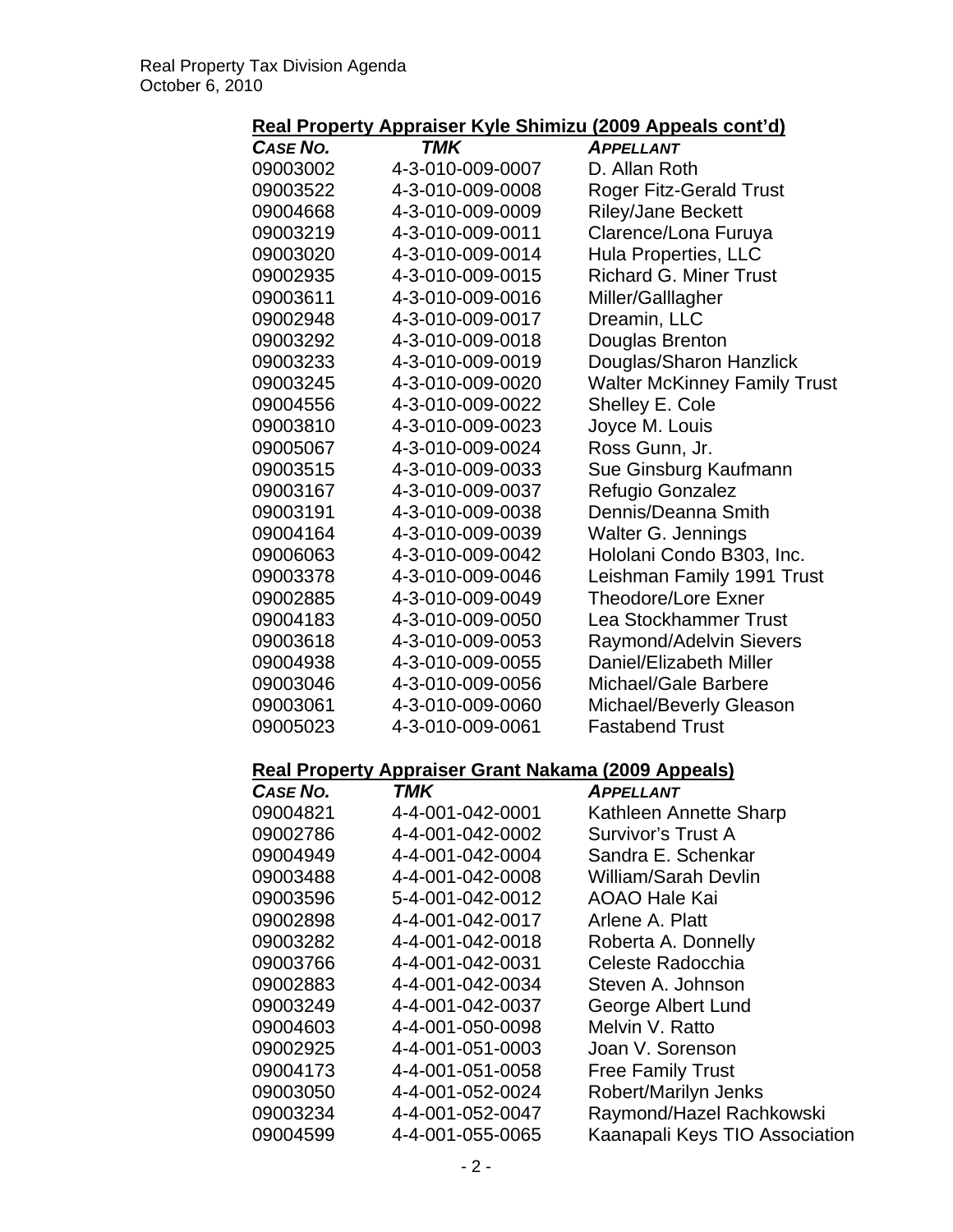## **Real Property Appraiser Grant Nakama (2009 Appeals con't)**

| CASE NO. | <b>TMK</b>       | <b>APPELLANT</b>                 |
|----------|------------------|----------------------------------|
| 09004694 | 4-4-001-055-0068 | Kaanapali Keys TIO Association   |
| 09005423 | 4-4-001-055-0069 | Michael A. Dean                  |
| 09004513 | 4-4-001-055-0118 | Paul Umansky                     |
| 09002958 | 4-4-001-055-0138 | Centrifugal Casting Co., LLC     |
| 09002927 | 4-4-001-055-0158 | <b>Wesley/Mary Schmidt</b>       |
| 09003347 | 4-4-001-055-0238 | <b>Franzen Family Trust</b>      |
| 09004791 | 4-4-001-055-0254 | Joel P. Williams                 |
| 09003252 | 4-4-001-055-0260 | <b>William/Hildegard Frisius</b> |
| 09004935 | 4-4-001-055-0276 | <b>Sheldon Goldflam</b>          |
| 09003127 | 4-4-001-055-0326 | <b>Michael William Hurst</b>     |
| 09006586 | 4-4-001-055-0333 | Patricia McCarthy Thomson Trust  |

# **Real Property Appraiser Joy Makua (2009 Appeals)**

| <b>CASE NO.</b> | TMK              | <b>APPELLANT</b>                     |
|-----------------|------------------|--------------------------------------|
| 09004456        | 2-1-007-096-0003 | Mountain Seas Development            |
| 09004458        | 2-1-007-103-0000 | Mountain Seas Development            |
| 09004848        | 2-1-008-083-0031 | Mountain Seas Development            |
| 09003676        | 2-1-007-096-0007 | John A. Duke Trust                   |
| 09004809        | 2-1-007-096-0009 | Irwin/Marilyn Carasso                |
| 09003665        | 2-1-007-096-0011 | Makena Place AOAO                    |
| 09002851        | 2-1-008-061-0000 | <b>BRE/Wailea LLC (Conservation)</b> |
| 09002852        | 2-1-008-061-0000 | <b>BRE/Wailea LLC (Hotel/Resort)</b> |
| 09003328        | 2-1-008-062-0014 | John W. Jacobi                       |
| 09004460        | 2-1-008-070-0040 | Oversea Lion Co., LTD                |
| 09003258        | 2-1-008-077-0012 | Deel Revocable Trust                 |
| 09004601        | 2-1-008-077-0024 | Lynne A. Bui                         |
| 09003784        | 2-1-008-077-0029 | Exline/Hinshaw                       |
| 09002867        | 2-1-008-077-0052 | William W. Proctor                   |
| 09002812        | 2-1-008-077-0068 | <b>William Pawluk</b>                |
| 09005978        | 2-1-008-077-0076 | <b>Linda Dewey</b>                   |
| 09003513        | 2-1-008-077-0082 | James/Kathy Worley                   |
| 09005091        | 2-1-008-077-0105 | Owen Ray Downard                     |
| 09003303        | 2-1-008-077-0128 | Donald/Lucie Tougas                  |
| 09003536        | 2-1-008-077-0135 | <b>Cameron Myles Knechtel</b>        |
| 09006242        | 2-1-008-077-0140 | <b>Edwards Family Trust</b>          |
| 09003147        | 2-1-008-082-0038 | <b>Bruce/Elise Travis</b>            |
| 09004535        | 2-1-008-082-0060 | <b>Yuckenberg Gray Revoc Trust</b>   |
| 09002803        | 2-1-008-082-0121 | Quirk/Hioki                          |
| 09004187        | 2-1-008-083-0075 | <b>Thomas Allen Baumgartner</b>      |
| 09005038        | 2-1-008-140-0000 | Wailea Golf, LLC (Commercial)        |
| 09005027        | 2-1-008-140-0000 | Wailea Golf, LLC (Conservation)      |
| 09003387        | 2-1-008-145-0000 | A & B Wailea, LLC                    |
| 09003387        | 2-1-011-012-0000 | Rancho Manana Golf Club, LTD         |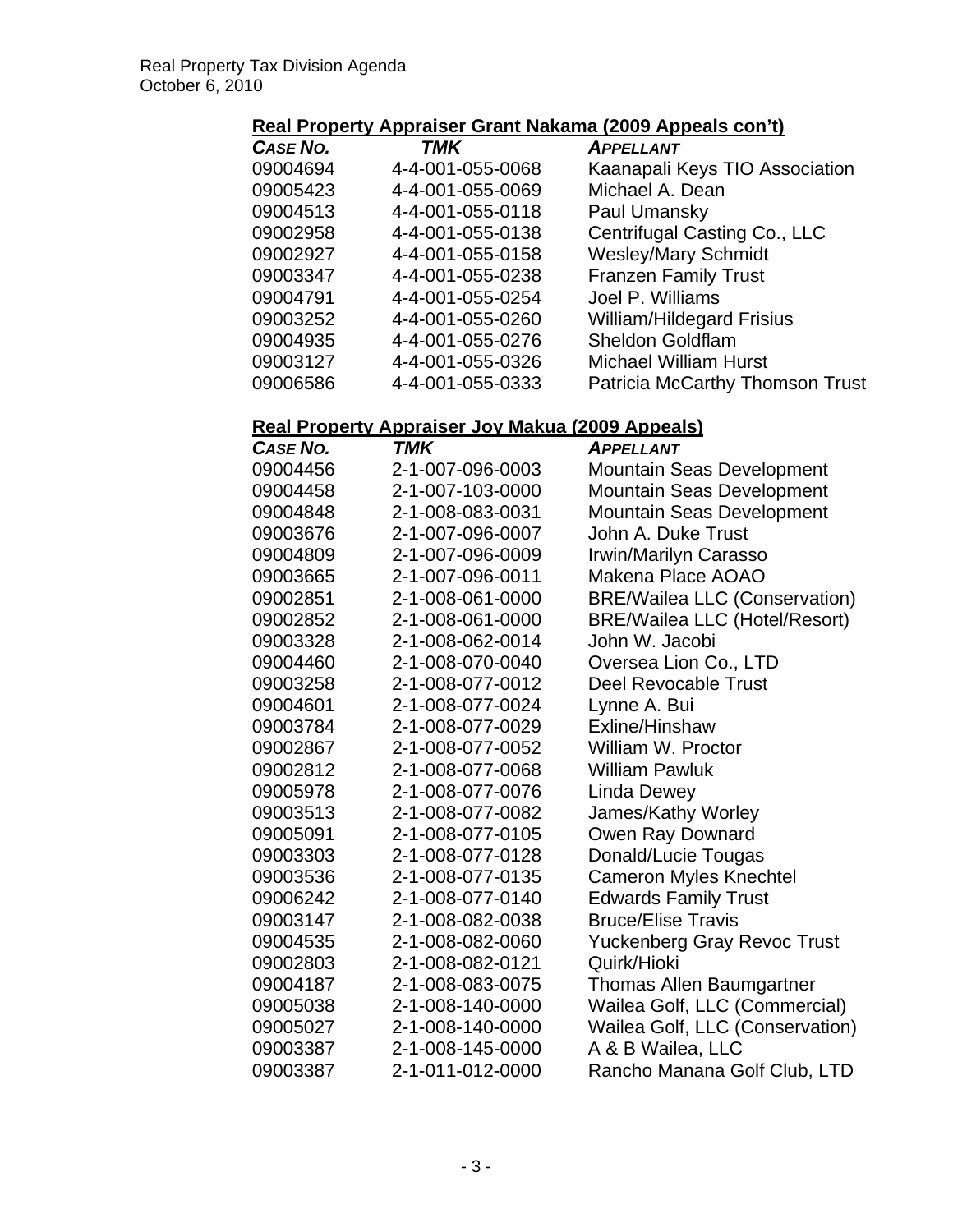## **Real Property Appraiser Joy Makua (2009 Appeals cont'd)**

| CASE NO. | TMK              | <b>APPELLANT</b>  |
|----------|------------------|-------------------|
| 09002962 | 3-9-001-075-0093 | Suzanne Kleiman   |
| 09005077 | 3-9-001-075-0150 | Ronald H. Wise    |
| 09004459 | 3-9-004-025-0020 | Gary M. Christman |
| 09005124 | 3-9-004-028-0074 | Linda/Stephan Ray |

#### **Real Property Appraiser Lewis Dela Cruz (2009 Appeals)**

| CASE NO. | TMK              | <b>APPELLANT</b>                 |
|----------|------------------|----------------------------------|
| 09003094 | 4-4-006-016-0006 | Roberta A. McGregor              |
| 09003201 | 4-4-006-016-0038 | Moffat/Gibson                    |
| 09002970 | 4-4-006-016-0053 | <b>Thomas/Paula Miller Trust</b> |
| 09002841 | 4-4-006-016-0055 | <b>Andrews Living Trust</b>      |

### **Real Property Appraiser Kari Stockwell (2009 Appeals)**

| CASE NO. | <b>TMK</b>       | <b>APPELLANT</b>                |
|----------|------------------|---------------------------------|
| 09003380 | 4-4-006-034-0011 | Masters-80, LLC                 |
| 09002771 | 4-4-006-034-0029 | Jean-Marc/Brigitte Bollag       |
| 09002932 | 4-4-006-048-0018 | <b>Weil Family Trust</b>        |
| 09002728 | 4-4-006-051-0029 | Frederick F. Van Osten          |
| 09002744 | 4-4-006-052-0013 | George S. Lavenson, Jr. Trust   |
| 09005824 | 4-4-006-052-0022 | David/Laura Merage Family Trust |
| 09005568 | 4-4-006-052-0024 | David/Laura Merage Family Trust |
| 09005837 | 4-4-006-052-0028 | Paul Eugene Gouge               |
| 09005571 | 4-4-006-055-0007 | Aaron L. Read                   |
| 09005577 | 4-4-006-055-0011 | Aaron L. Read                   |
| 09005598 | 4-4-006-055-0055 | Aaron L. Read                   |
| 09002774 | 4-4-006-055-0061 | José/Catherine Caubet           |

## **Real Property Appraiser Joshua Po'ouahi (2009 Appeals)**

| <b>CASE NO.</b> | TMK              | APPELLANT                       |
|-----------------|------------------|---------------------------------|
| 09004969        | 4-4-008-002-0005 | <b>Steven/Beverly Lecon</b>     |
| 09003470        | 4-4-008-002-0012 | Cynthia Johnson                 |
| 09004209        | 4-4-008-002-0018 | <b>Sharon Lee Adams</b>         |
| 09003162        | 4-4-008-002-0030 | <b>Rosenkrantz Living Trust</b> |
| 09006126        | 4-4-008-002-0062 | <b>Long Family Trust</b>        |
| 09002945        | 4-4-008-002-0087 | Martinez/Bessette               |
| 09004827        | 4-4-008-002-0097 | <b>Russell Thomas Donovan</b>   |
| 09002800        | 4-4-008-002-0113 | <b>Howard Lawrence Heller</b>   |
| 09003207        | 4-4-008-002-0144 | Douglas/Cessna                  |
| 09002957        | 4-4-008-002-0152 | Pinnacle Holdings, Inc.         |
| 09003819        | 4-4-008-002-0167 | Greg A. Rosenbaum               |
| 09003323        | 4-4-008-002-0177 | Barbara/George Ferrer, LLC      |
| 09003565        | 4-4-008-002-0178 | <b>Terrance/Nancy Bertoson</b>  |
| 09004515        | 4-4-008-002-0283 | Robert/Adrienne Steinebel       |
| 09003623        | 4-4-008-002-0298 | Andrew/Jean Lynch               |
| 09006141        | 4-4-008-002-0302 | James/Louis Melsa               |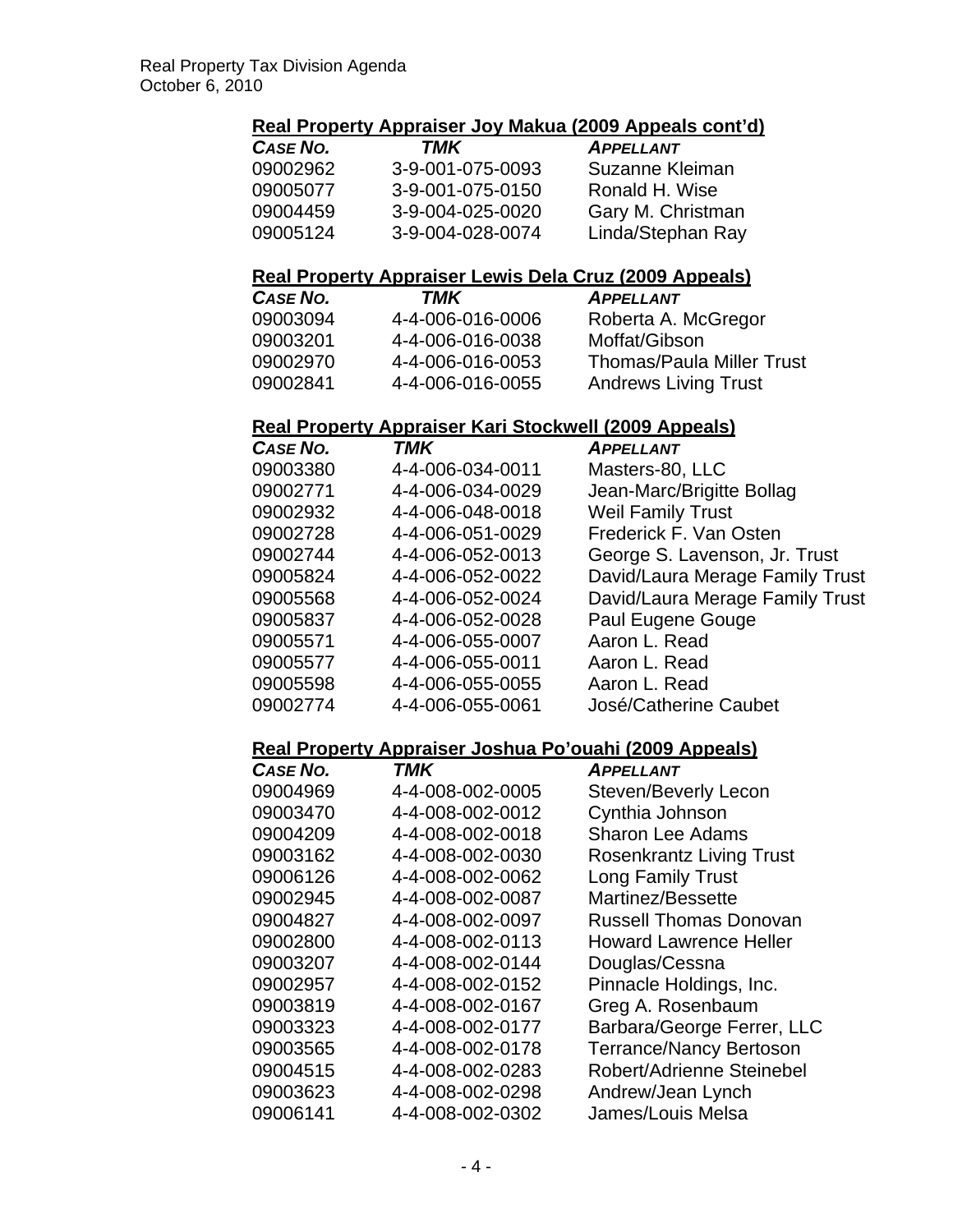# **Real Property Appraiser Joshua Po'ouahi (2009 Appeals cont'd)**

| CASE NO. | <b>TMK</b>       | <b>APPELLANT</b>          |
|----------|------------------|---------------------------|
| 09004983 | 4-4-008-002-0324 | William/Rosellyn Rudolph  |
| 09004576 | 4-4-008-002-0352 | Patricia M. Judy          |
| 09002952 | 4-4-008-002-0348 | Harvard Investments, Inc. |
| 09004479 | 4-4-008-002-0354 | Marjorie L. Sutton        |
| 09005677 | 4-4-008-002-0032 | The Whaler                |
| 09005688 | 4-4-008-002-0076 | The Whaler                |
| 09005692 | 4-4-008-002-0121 | The Whaler                |
| 09005696 | 4-4-008-002-0241 | The Whaler                |
| 09005700 | 4-4-008-002-0286 | The Whaler                |

# **Real Property Appraiser Wes Yoshioka (2009 Appeals)**

| . <u>.</u> | represented reditional Legal ippears |                                       |
|------------|--------------------------------------|---------------------------------------|
| CASE NO.   | TMK                                  | <b>APPELLANT</b>                      |
| 09003603   | 4-4-008-019-0000                     | Westin Maui Corp.                     |
| 10008399   | 4-4-008-019-0000                     | Westin Maui Corp. (2010 Appeal)       |
| 08001453   | 4-4-008-013-0000                     | Pleasant Travel Service (2008 Appeal) |
| 09004588   | 4-4-008-007-0000                     | <b>Pleasant Travel Service</b>        |
| 08001455   | 4-4-008-007-0000                     | Pleasant Travel Service (2008 Appeal) |
| 09004580   | 4-4-008-013-0000                     | <b>Pleasant Travel Service</b>        |
| 09004740   | 4-4-008-021-0001                     | <b>Joel/Bettina Clarfield</b>         |
| 09002732   | 4-4-008-021-0044                     | Marian A. Schmid Trust                |
| 09002772   | 4-4-008-021-0129                     | <b>Shirley Amato</b>                  |
| 09002856   | 4-4-008-021-0172                     | <b>Mark McKinney</b>                  |
| 09002783   | 4-4-008-021-0174                     | <b>Cleath Properties LP</b>           |
| 09002828   | 4-4-008-021-0193                     | Arthur/Linda Tabanao                  |
| 09002968   | 4-4-008-022-0003                     | Rodney L. Eckerman                    |
| 09005055   | 4-4-008-022-0013                     | Selma I. Poznanovich                  |
| 09002924   | 4-4-008-022-0038                     | Gerald S. Cauchi                      |
| 09002922   | 4-4-008-022-0044                     | Gerald S. Cauchi                      |
| 09005839   | 4-4-008-022-0050                     | <b>Price Family Trust</b>             |
| 09004213   | 4-4-008-022-0053                     | <b>Gordon Family Trust</b>            |
| 09003546   | 4-4-008-022-0056                     | AKI Hawaii, Inc.                      |
| 09003270   | 4-4-008-022-0059                     | Potkin Family Survivor's Trust'       |
| 09002924   | 4-4-008-022-0061                     | <b>Charles Allen Hansen</b>           |
| 09003110   | 4-4-008-022-0080                     | <b>Siegfried Trust</b>                |
| 09006144   | 4-4-008-022-0090                     | Arthur/Nancye Michaelian              |
| 09002862   | 4-4-008-022-0097                     | <b>Gridre Family Trust B</b>          |
| 09002809   | 4-4-008-022-0099                     | Verner W. Averch                      |
| 09003129   | 4-4-008-022-0127                     | <b>Janice Irene Malek</b>             |
| 09002685   | 4-4-008-022-0140                     | <b>Byron/Irene Smith</b>              |
| 09002829   | 4-4-008-022-0203                     | <b>Nelson Ferreira</b>                |
| 09002868   | 4-4-008-022-0205                     | Loch V, LLC                           |
| 09005050   | 4-4-008-022-0258                     | <b>Fred Kalvi</b>                     |
| 09003535   | 4-4-008-022-0261                     | <b>Rachner Family Trust</b>           |